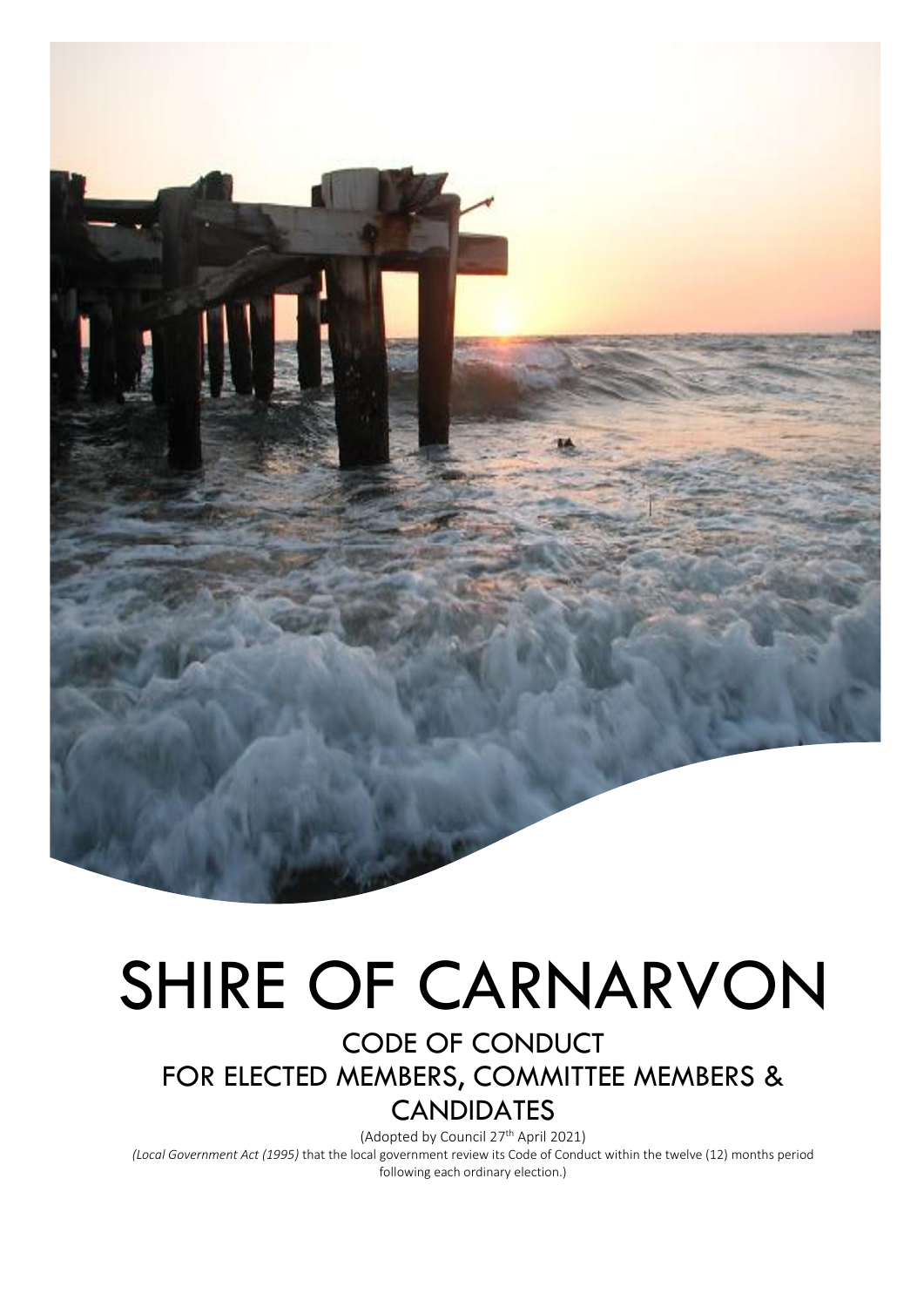

This document aligns with Goal 5 Civic in the Carnarvon Community Strategic Plan





*Civic* – Strong and listening Council.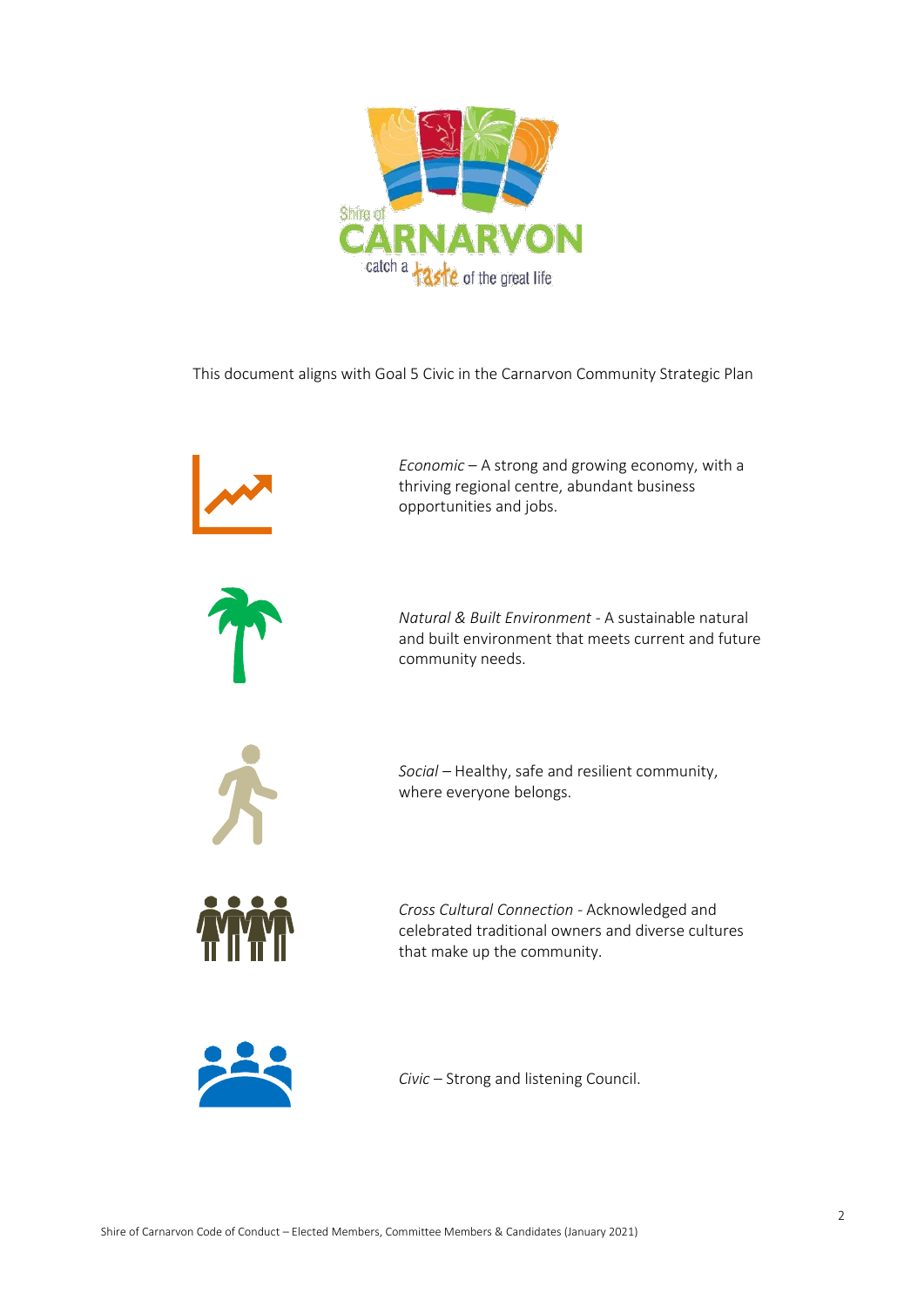Vision

# Unity, Humanity, Nature

- A connected community across leaders, cultures, and generations
	- **A** future for every young person
	- A job-rich economy, built on local strengths
	- A still-natural environment, looked after and used



Values

- Courage
- **E** Authenticity
- Respect and inclusion
- Humility
- Passion
- Excellence
- Cohesion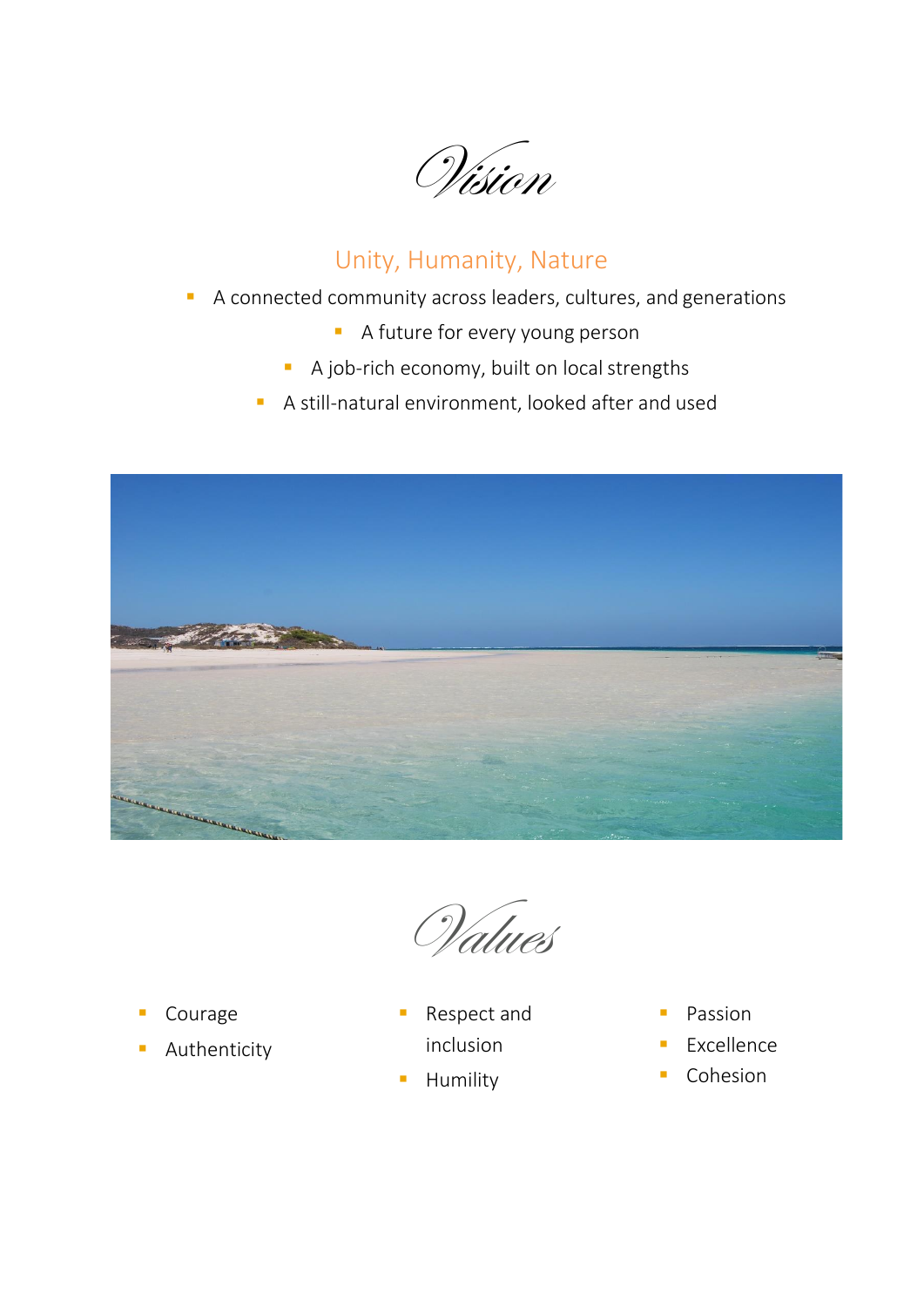# PREAMBLE

The Code of Conduct, hereinafter referred to as 'the Code', provides Council Members and Committee Members and Candidates in Local Government with consistent guidelines for an acceptable standard of professional conduct. The Code addresses in a concise manner the broader issue of ethical responsibility and encourages greater transparency and accountability in individual Local Governments.

The Code is complementary to the principles adopted in the *Local Government Act 1995* (WA) (the Act) and Regulations which incorporate four fundamental aims to result in :

- (b) better decision-making by local governments;
- (c) greater community participation in the decisions and affairs of local governments;
- (d) greater accountability of local governments to their communities; and
- (e) more efficient and effective local government.

The Code provides a guide and a basis of expectations for Council Members and Committee Members. It encourages a commitment to ethical and professional behaviour and outlines principles in which individual and collective Local Government responsibilities may be based.

For the purpose of interpreting the Code a Contract is defined as a person, body corporate or any other entity with which the Shire has a contract for services. *Limitation - This code is intended to apply to those*  parties engaged in the role of contractors to the Shire and is not intended to apply to their broader business *or personal activities.* 

# STATUTORY ENVIRONMENT

The Code of Conduct observes statutory requirements of the Local Government Act 1995 (s 5.103 – Codes of Conduct) and Local Government (Administration) Regulations 2021.

# ENFORCEMENT OF THE CODE OF CONDUCT

Any member of Council or Committee Member or Candidate, who has concerns with an actual, perceived, potential, intended or unintended breach of a specific provision or spirit of the Code of Conduct should discuss their concerns in confidence, with the Chief Executive Officer (CEO) or the President.

Any actions taken as a result of a breach will be made in accordance with the provisions of any applicable legislative requirements and Council's responsibilities as an employer or as a principal.

#### RULES OF CONDUCT

Council Members acknowledge their activities, behaviour and statutory compliance obligations may be scrutinised in accordance with prescribed rules of conduct as described in the Act and the Local Government (Rules of Conduct) Regulations 2007.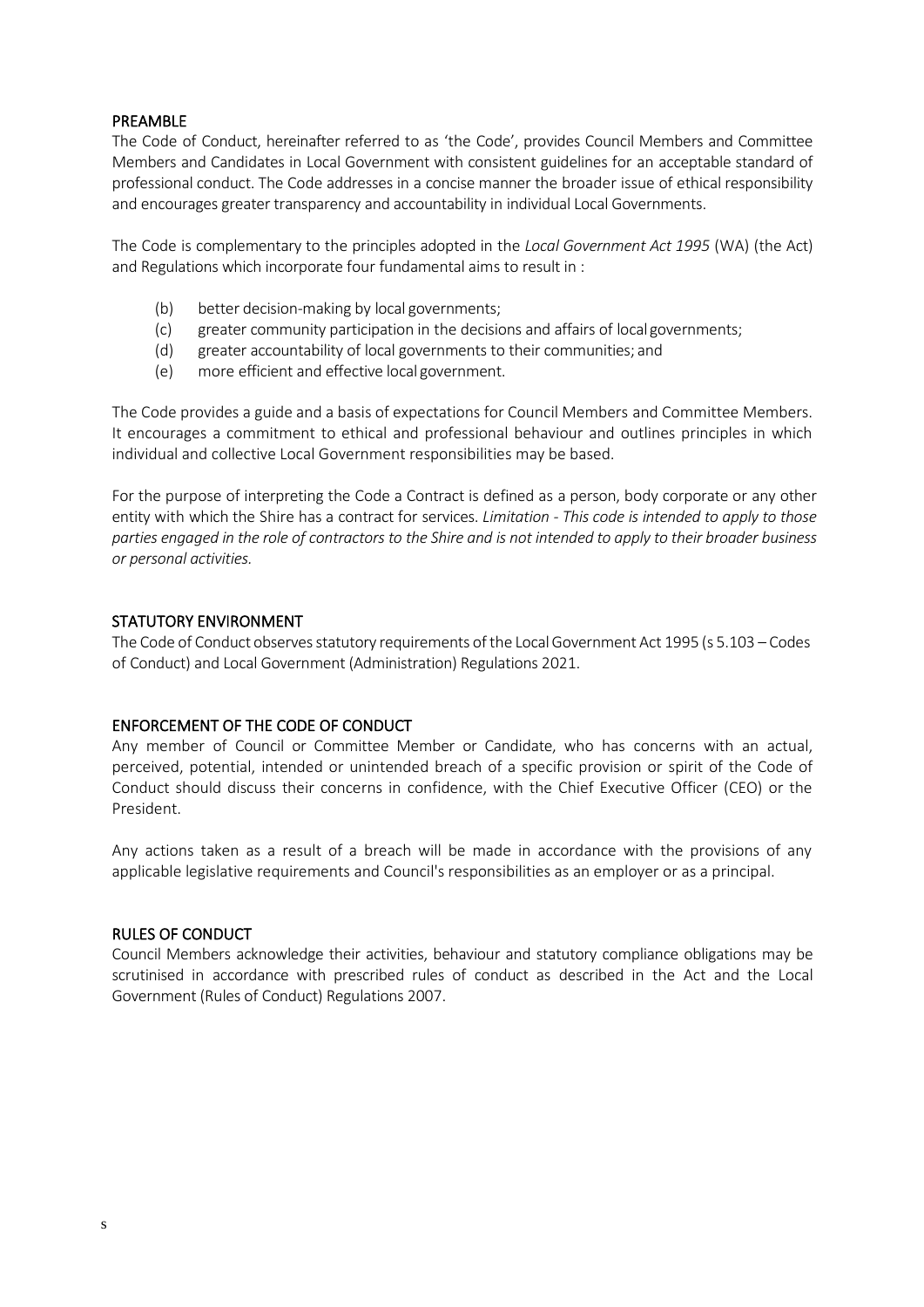# DIVISION 1 — PRELIMINARY PROVISIONS

# 1. CITATION

This is the *Shire of Carnarvon Code of Conduct for Council Members, Committee Members and Candidates*.

#### 2. Terms used

 $(1)$  In this code —

*Act* means the *Local Government Act 1995*; *candidate* means a candidate for election as a council member; *complaint* means a complaint made under clause 11(1); *publish* includes to publish on a social media platform.

(2) Other terms used in this code that are also used in the Act have the same meaning as they have in the Act, unless the contrary intention appears.

# DIVISION 2 — GENERAL PRINCIPLES

#### 3. Overview of Division

This Division sets out general principles to guide the behaviour of council members, committee members and candidates.

# 4. Personal integrity

- (1) A council member, committee member or candidate should
	- (a) act with reasonable care and diligence; and
	- (b) act with honesty and integrity; and
	- (c) act lawfully; and
	- (d) identify and appropriately manage any conflict of interest; and
	- (e) avoid damage to the reputation of the local government.
- (2) A council member or committee member should
	- (a) act in accordance with the trust placed in council members and committee members; and
	- (b) participate in decision-making in an honest, fair, impartial and timely manner; and
	- (c) actively seek out and engage in training and development opportunities to improve the performance of their role; and
	- (d) attend and participate in briefings, workshops and training sessions provided or arranged by the local government in relation to the performance of their role.

# 5. Relationship with others

(1) A council member, committee member or candidate should —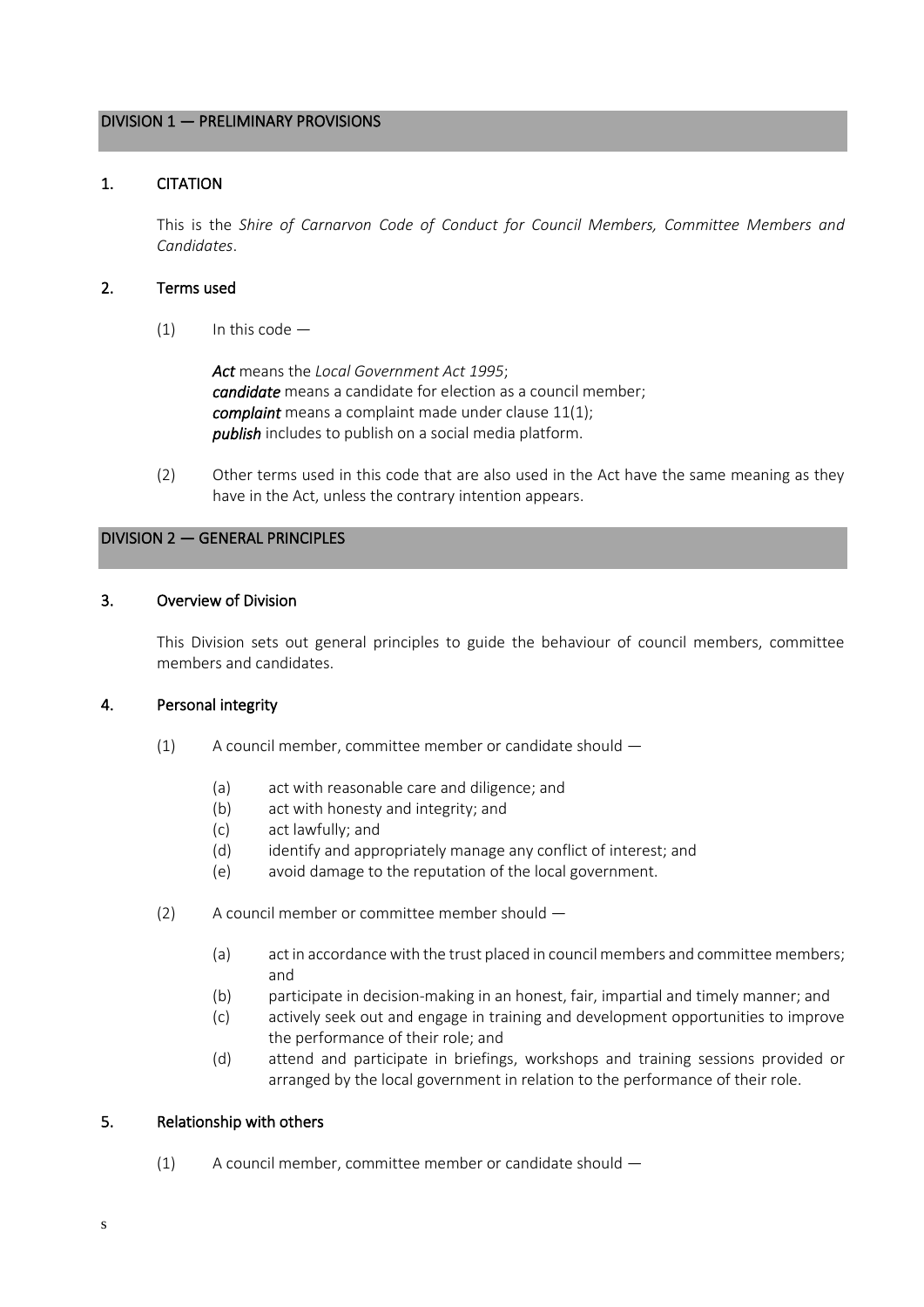- (a) treat others with respect, courtesy and fairness; and
- (b) respect and value diversity in the community.
- (2) A council member or committee member should maintain and contribute to a harmonious, safe and productive work environment.

# 6. Accountability

A council member or committee member should —

- (a) base decisions on relevant and factually correct information; and
- (b) make decisions on merit, in the public interest and in accordance with statutory obligations and principles of good governance and procedural fairness; and
- (c) read all agenda papers given to them in relation to council or committee meetings; and
- (d) be open and accountable to, and represent, the community in the district.

# DIVISION 3 — BEHAVIOUR

# 7. Overview of Division

This Division sets out —

- (a) requirements relating to the behaviour of council members, committee members and candidates; and
- (b) the mechanism for dealing with alleged breaches of those requirements.

# 8. Personal integrity

- $(1)$  A council member, committee member or candidate  $-$ 
	- (a) must ensure that their use of social media and other forms of communication complies with this code; and
	- (b) must only publish material that is factually correct.
- (2) A council member or committee member
	- (a) must not be impaired by alcohol or drugs in the performance of their official duties; and
	- (b) must comply with all policies, procedures and resolutions of the local government.

# 9. Relationship with others

A council member, committee member or candidate —

- (a) must not bully or harass another person in any way; and
- (b) must deal with the media in a positive and appropriate manner and in accordance with any relevant policy of the local government; and
- (c) must not use offensive or derogatory language when referring to another person; and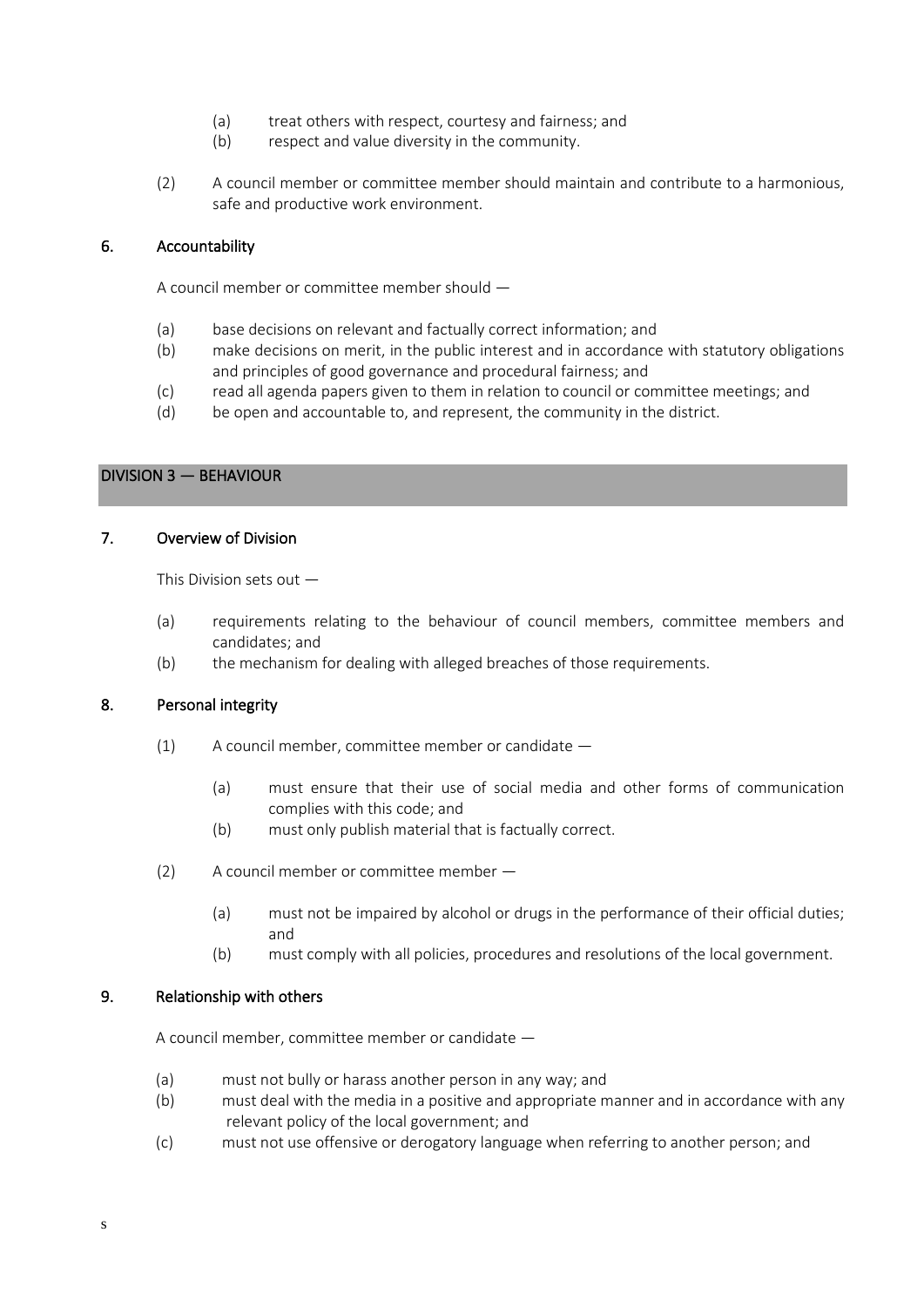- (d) must not disparage the character of another council member, committee member or candidate or a local government employee in connection with the performance of their official duties; and
- (e) must not impute dishonest or unethical motives to another council member, committee member or candidate or a local government employee in connection with the performance of their official duties.

# 10. Council or committee meetings

When attending a council or committee meeting, a council member, committee member or candidate —

- (a) must not act in an abusive or threatening manner towards another person; and
- (b) must not make a statement that the member or candidate knows, or could reasonably be expected to know, is false or misleading; and
- (c) must not repeatedly disrupt the meeting; and
- (d) must comply with any requirements of a local law of the local government relating to the procedures and conduct of council or committee meetings; and
- (e) must comply with any direction given by the person presiding at the meeting; and
- (f) must immediately cease to engage in any conduct that has been ruled out of order by the person presiding at the meeting.

# 11. Complaint about alleged breach

- (1) A person may make a complaint, in accordance with subclause (2), alleging a breach of a requirement set out in this Division.
- (2) A complaint must be made
	- (a) in writing in the form approved by the local government; and
	- (b) to a person authorised under subclause (3); and
	- (c) within 1 month after the occurrence of the alleged breach.
- (3) The local government must, in writing, authorise 1 or more persons to receive complaints and withdrawals of complaints.

# 12. Dealing with complaint

s

- (1) After considering a complaint, the local government must, unless it dismisses the complaint under clause 13 or the complaint is withdrawn under clause 14(1), make a finding as to whether the alleged breach the subject of the complaint has occurred.
- (2) Before making a finding in relation to the complaint, the local government must give the person to whom the complaint relates a reasonable opportunity to be heard.
- (3) A finding that the alleged breach has occurred must be based on evidence from which it may be concluded that it is more likely that the breach occurred than that it did not occur.
- (4) If the local government makes a finding that the alleged breach has occurred, the local government may —
	- (a) take no further action; or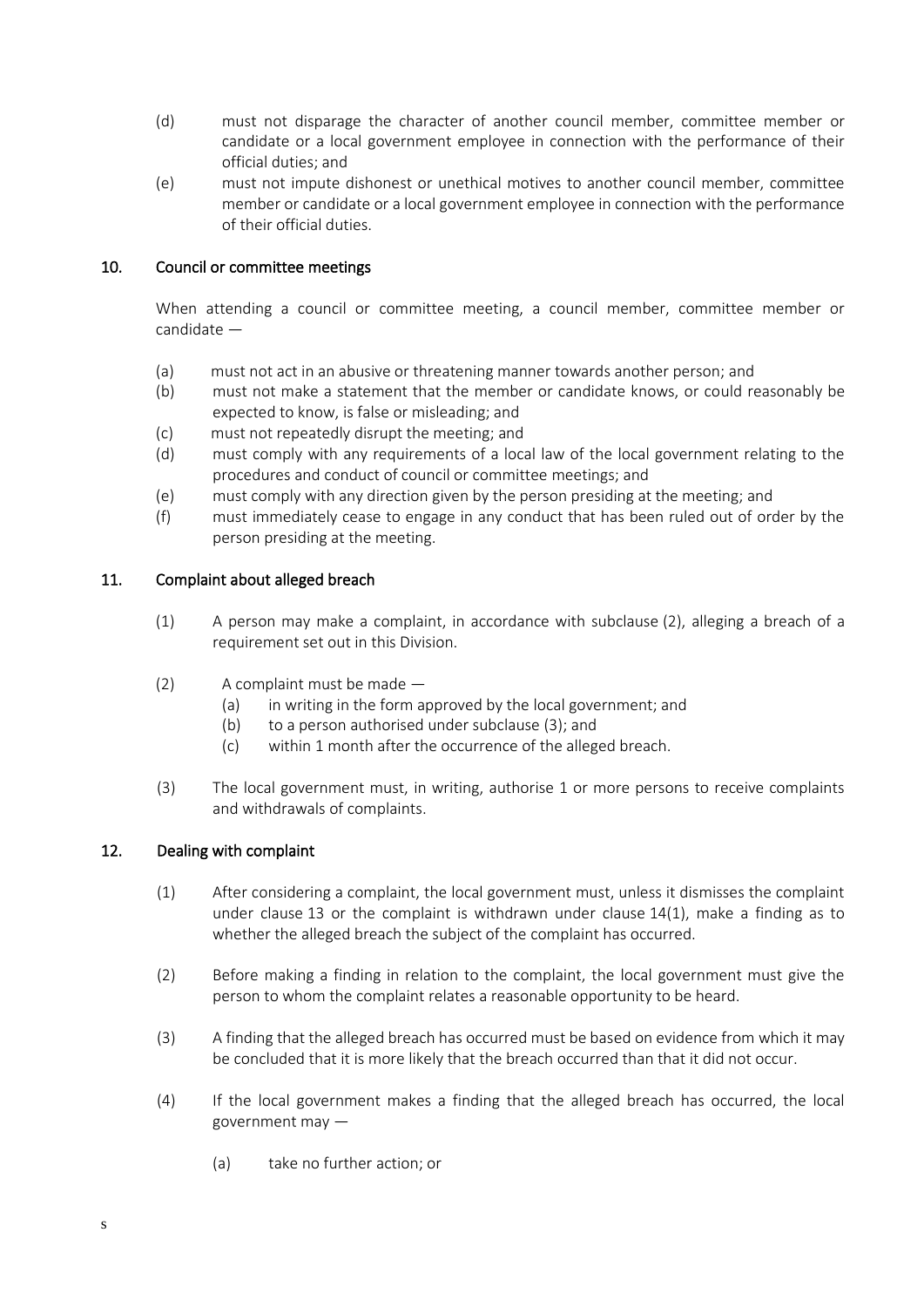- (b) prepare and implement a plan to address the behaviour of the person to whom the complaint relates.
- (5) When preparing a plan under subclause (4)(b), the local government must consult with the person to whom the complaint relates.
- (6) A plan under subclause (4)(b) may include a requirement for the person to whom the complaint relates to do 1 or more of the following —
	- (a) engage in mediation;
	- (b) undertake counselling;
	- (c) undertake training;
	- (d) take other action the local government considers appropriate.
- (7) If the local government makes a finding in relation to the complaint, the local government must give the complainant, and the person to whom the complaint relates, written notice  $of -$ 
	- (a) its finding and the reasons for its finding; and
	- (b) if its finding is that the alleged breach has occurred its decision under subclause (4).

# 13. Dismissal of complaint

- (1) The local government must dismiss a complaint if it is satisfied that  $-$ 
	- (a) the behaviour to which the complaint relates occurred at a council or committee meeting; and
	- (b) either
		- (i) the behaviour was dealt with by the person presiding at the meeting; or
			- (ii) the person responsible for the behaviour has taken remedial action in accordance with a local law of the local government that deals with meeting procedures.
- (2) If the local government dismisses a complaint, the local government must give the complainant, and the person to whom the complaint relates, written notice of its decision and the reasons for its decision.

# 14. Withdrawal of complaint

- (1) A complainant may withdraw their complaint at any time before the local government makes a finding in relation to the complaint.
- (2) The withdrawal of a complaint must be  $-$ 
	- (a) in writing; and
	- (b) given to a person authorised under clause 11(3).

# 15. Other provisions about complaints

s

(1) A complaint about an alleged breach by a candidate cannot be dealt with by the local government unless the candidate has been elected as a council member.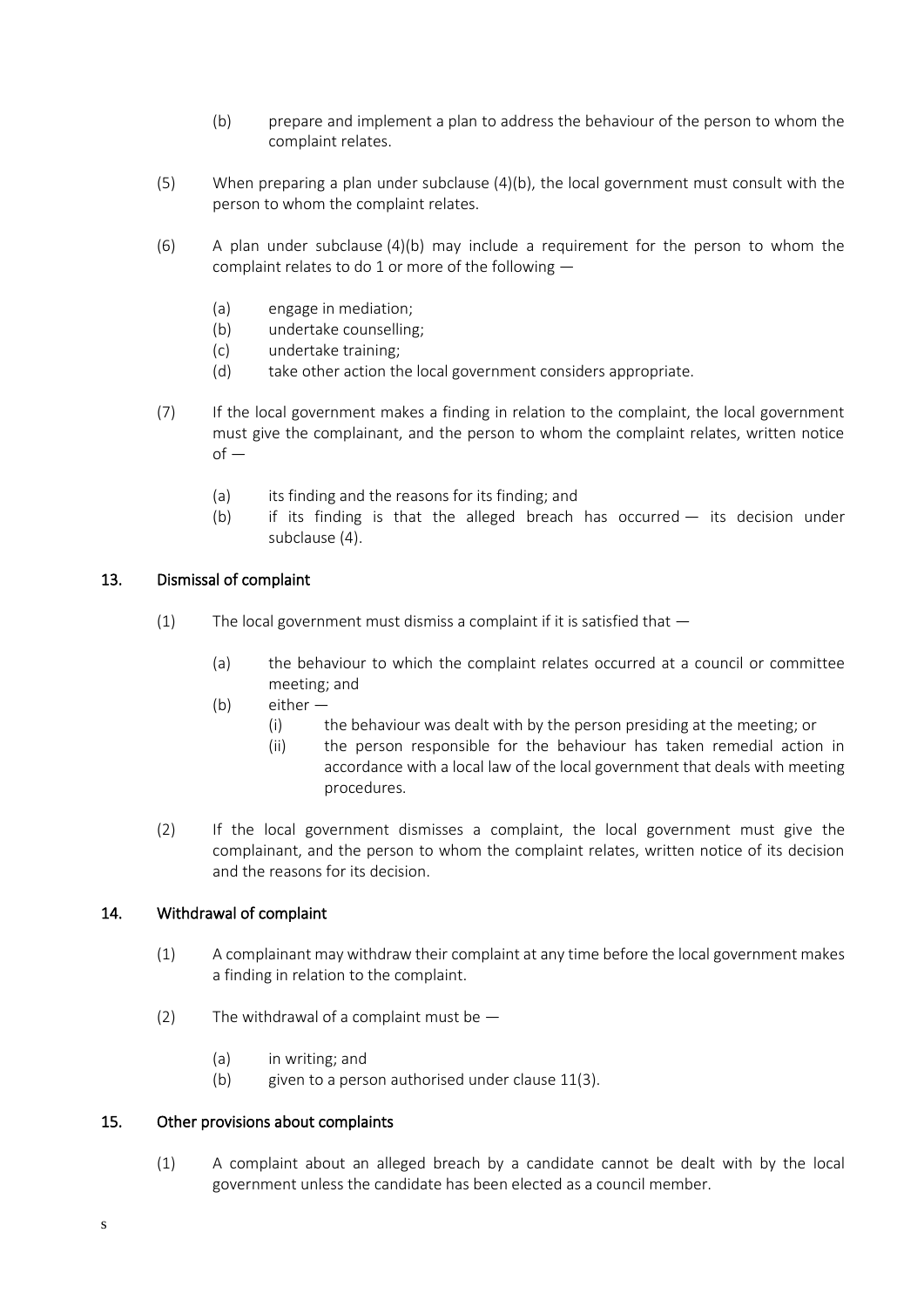(2) The procedure for dealing with complaints may be determined by the local government to the extent that it is not provided for in this Division.

# DIVISION 4 — RULES OF CONDUCT

Notes for this Division:

L

- 1. Under section 5.105(1) of the Act a council member commits a minor breach if the council member contravenes a rule of conduct. This extends to the contravention of a rule of conduct that occurred when the council member was a candidate.
- 2. A minor breach is dealt with by a standards panel under section 5.110 of the Act.

# 16. Overview of Division

- (1) This Division sets out rules of conduct for council members and candidates.
- (2) A reference in this Division to a council member includes a council member when acting as a committee member.

# 17. Misuse of local government resources

 $(1)$  In this clause  $-$ 

*electoral purpose* means the purpose of persuading electors to vote in a particular way at an election, referendum or other poll held under the Act, the *Electoral Act 1907* or the *Commonwealth Electoral Act 1918*;

# *resources of a local government* includes —

- (a) local government property; and
- (b) services provided, or paid for, by a local government.
- (2) A council member must not, directly or indirectly, use the resources of a local government for an electoral purpose or other purpose unless authorised under the Act, or by the local government or the CEO, to use the resources for that purpose.

# 18. Securing personal advantage or disadvantaging others

- (1) A council member must not make improper use of their office  $-$ 
	- (a) to gain, directly or indirectly, an advantage for the council member or any other person; or
	- (b) to cause detriment to the local government or any other person.
- (2) Subclause (1) does not apply to conduct that contravenes section 5.93 of the Act or *The Criminal Code* section 83.

# 19. Prohibition against involvement in administration

(1) A council member must not undertake a task that contributes to the administration of the local government unless authorised by the local government or the CEO to undertake that task.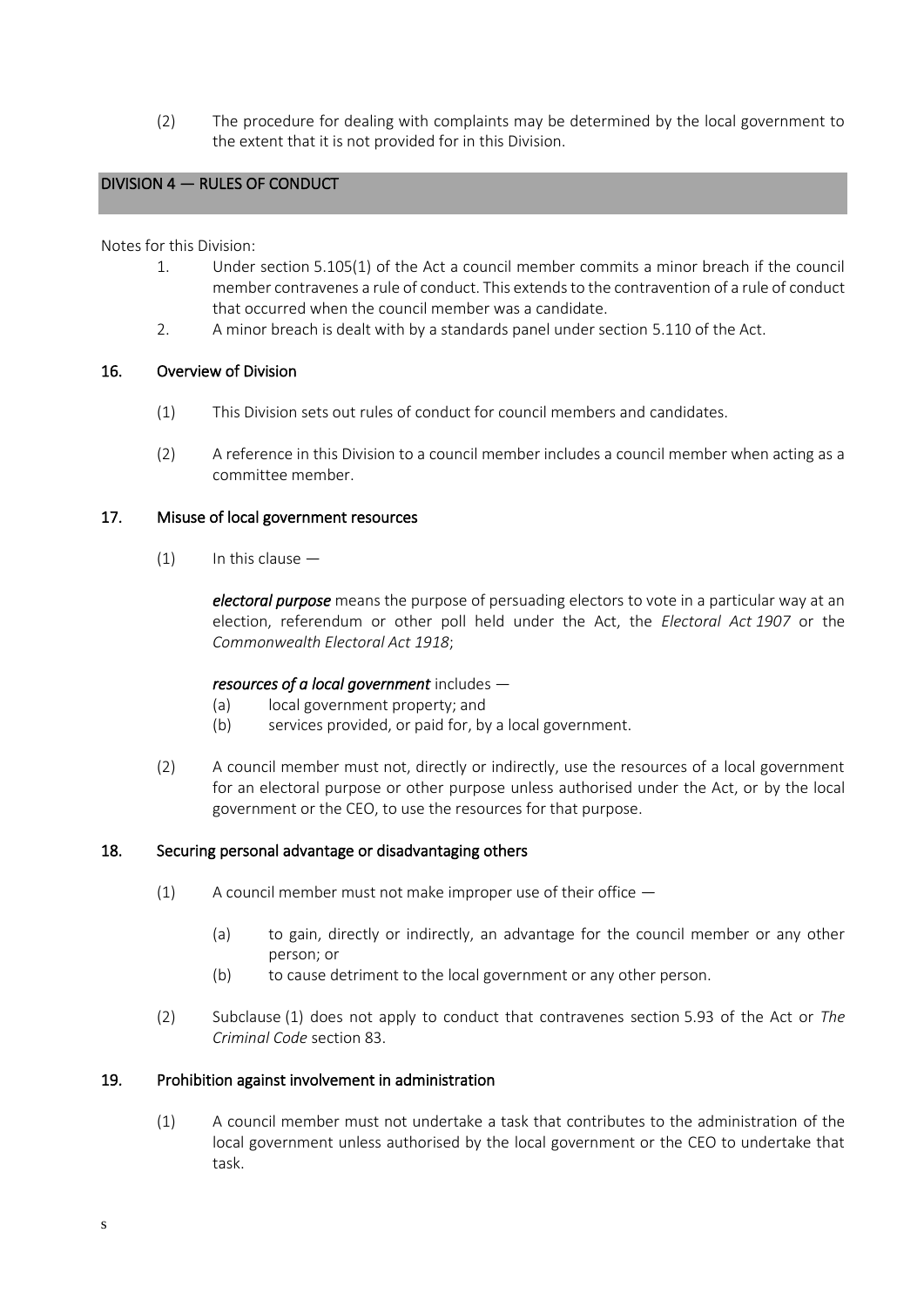(2) Subclause (1) does not apply to anything that a council member does as part of the deliberations at a council or committee meeting.

# 20. Relationship with local government employees

 $(1)$  In this clause  $-$ 

*local government employee* means a person —

- (a) employed by a local government under section 5.36(1) of the Act; or
- (b) engaged by a local government under a contract for services.
- (2) A council member or candidate must not
	- (a) direct or attempt to direct a local government employee to do or not to do anything in their capacity as a local government employee; or
	- (b) attempt to influence, by means of a threat or the promise of a reward, the conduct of a local government employee in their capacity as a local government employee; or
	- (c) act in an abusive or threatening manner towards a local government employee.
- (3) Subclause (2)(a) does not apply to anything that a council member does as part of the deliberations at a council or committee meeting.
- (4) If a council member or candidate, in their capacity as a council member or candidate, is attending a council or committee meeting or other organised event (for example, a briefing or workshop), the council member or candidate must not orally, in writing or by any other means —
	- (a) make a statement that a local government employee is incompetent or dishonest; or
	- (b) use an offensive or objectionable expression when referring to a local government employee.
- (5) Subclause (4)(a) does not apply to conduct that is unlawful under *The Criminal Code* Chapter XXXV.

# 21. Disclosure of information

 $(1)$  In this clause  $-$ 

*closed meeting* means a council or committee meeting, or a part of a council or committee meeting, that is closed to members of the public under section 5.23(2) of the Act;

*confidential document* means a document marked by the CEO, or by a person authorised by the CEO, to clearly show that the information in the document is not to be disclosed;

*document* includes a part of a document;

*non-confidential document* means a document that is not a confidential document.

(2) A council member must not disclose information that the council member —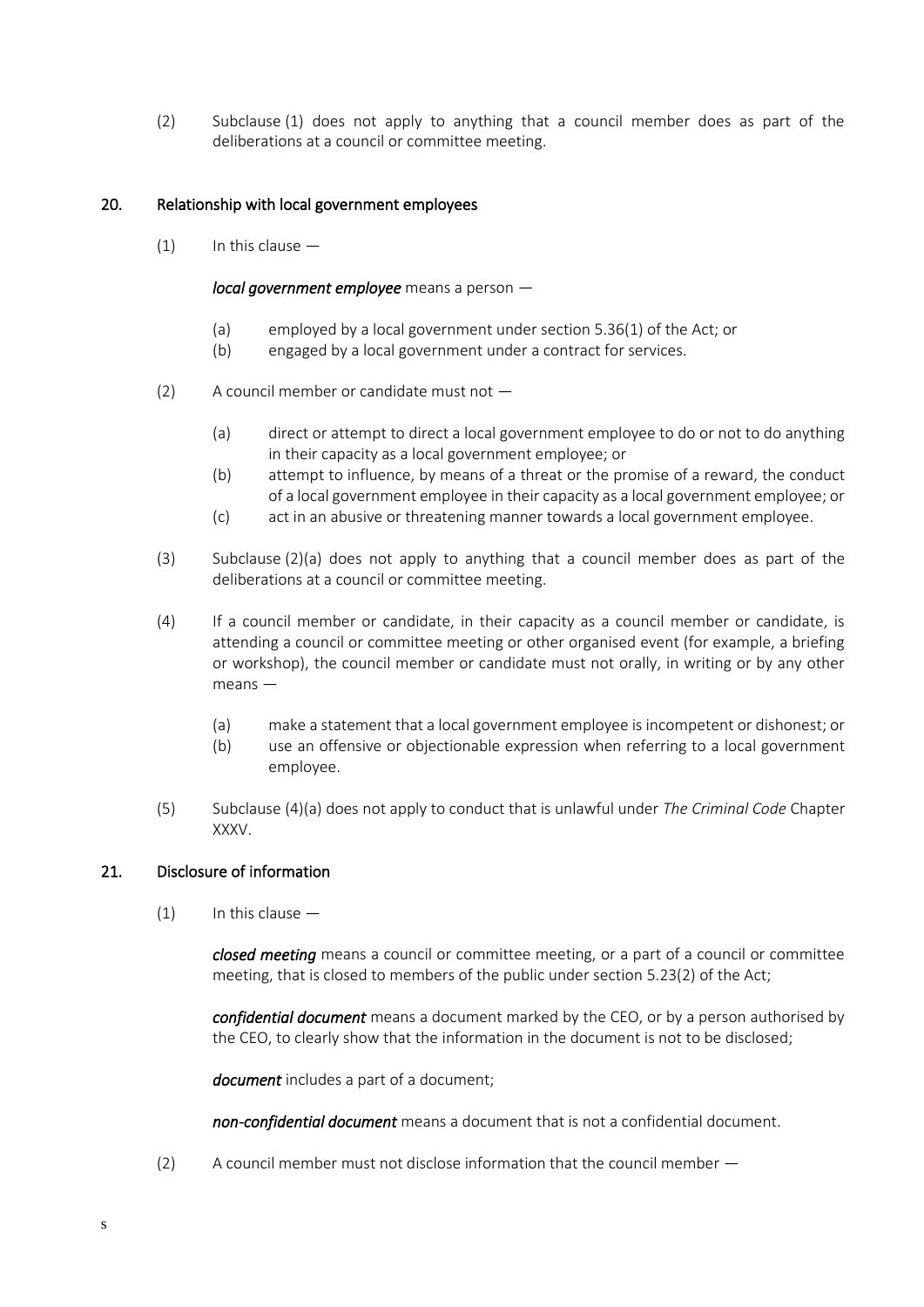- (a) derived from a confidential document; or
- (b) acquired at a closed meeting other than information derived from a non-confidential document.
- (3) Subclause (2) does not prevent a council member from disclosing information
	- (a) at a closed meeting; or
	- (b) to the extent specified by the council and subject to such other conditions as the council determines; or
	- (c) that is already in the public domain; or
	- (d) to an officer of the Department; or
	- (e) to the Minister; or
	- (f) to a legal practitioner for the purpose of obtaining legal advice; or
	- $(g)$  if the disclosure is required or permitted by law.

# 22. Disclosure of interests

 $(1)$  In this clause  $-$ 

# *interest* —

- (a) means an interest that could, or could reasonably be perceived to, adversely affect the impartiality of the person having the interest; and
- (b) includes an interest arising from kinship, friendship or membership of an association.
- (2) A council member who has an interest in any matter to be discussed at a council or committee meeting attended by the council member must disclose the nature of the interest —
	- (a) in a written notice given to the CEO before the meeting; or
	- (b) at the meeting immediately before the matter is discussed.
- (3) Subclause (2) does not apply to an interest referred to in section 5.60 of the Act.
- (4) Subclause (2) does not apply if a council member fails to disclose an interest because the council member did not know —
	- (a) that they had an interest in the matter; or
	- (b) that the matter in which they had an interest would be discussed at the meeting and the council member disclosed the interest as soon as possible after the discussion began.
- (5) If, under subclause (2)(a), a council member discloses an interest in a written notice given to the CEO before a meeting, then —
	- (a) before the meeting the CEO must cause the notice to be given to the person who is to preside at the meeting; and
	- (b) at the meeting the person presiding must bring the notice and its contents to the attention of the persons present immediately before any matter to which the disclosure relates is discussed.